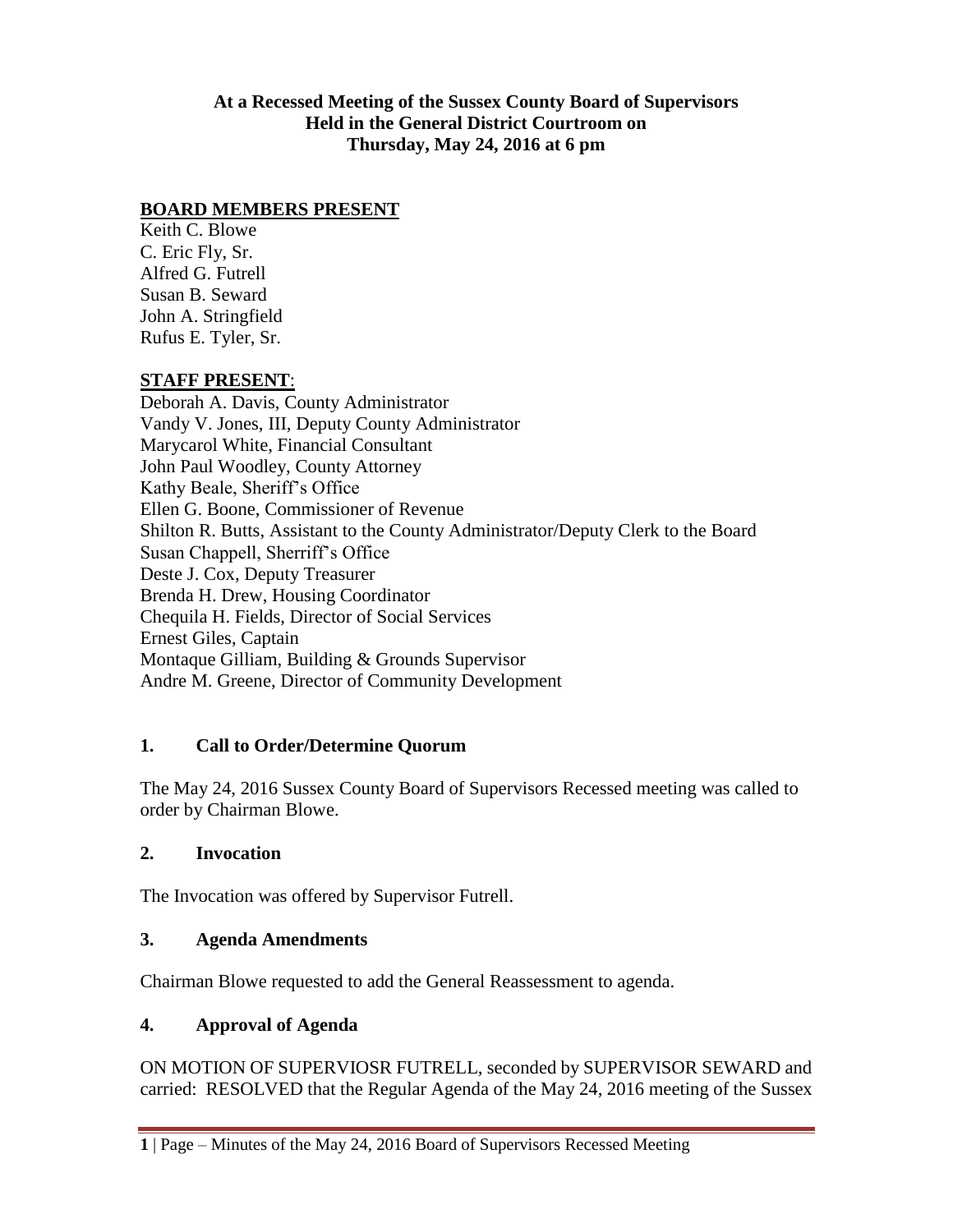County Board of Supervisors hereby approved inclusive of the addition of the General Reassessment. Voting aye: Supervisors Blowe, Fly, Futrell, Seward, Stringfield Voting nay: none Absent during vote: Supervisor Tyler

# **5. General Reassessment**

This item was tabled from the April 21, 2016 Board meeting. Ms. Ellen G. Boone, Commissioner of the Revenue, was present to answer any questions. Ms. Boone had given a presentation at a previous meeting. She advised that the County is currently on a six-year reassessment cycle in which the general reassessment process is scheduled for the latter part of July 2016. Upon questioning, Ms. Boone advised that she preferred the four-year reassessment cycle.

ON MOTION OF SUPERVISOR FUTRELL, seconded by SUPERVISOR STRINGFIELD and carried: RESOLVED that the Sussex County Board of Supervisors hereby accepts recommendation to move from the current six year general reassessment cycle to the four year general reassessment cycle.

Voting aye: Supervisors Blowe, Futrell, Seward, Stringfield Voting nay: Supervisor Fly Absent during vote: Supervisor Tyler

Supervisor Tyler entered at 6:10 p.m.

# **6. Budget Work Session - Fiscal Year 2017 Budget**

County Administrator Davis reviewed recommendations submitted by Vice Chair Seward for reduction.

Some of the recommendations included the following:

Staff has been instructed to develop a system to keep track of mileage and gas usage. County Administrator advised that staff has already initiated the development of a form.

There was discussion regarding the line item in the budget for the Planning Commission. There was also discussion regarding the number of members on the Planning Commission. Mr. Andre Greene, Director of Community Development, advised that a previous Board instructed staff to increase members to allow for equal representation of each district along with representation from the Sussex Service Authority. The line item for the Planning Commission has been adjusted to \$9,000.00.

Staff was instructed to communicate with the Planning Commission for their preference in the number of members and report to the Board at the July 21, 2016 Regular Board meeting. Staff has also been instructed to see how many members neighboring Planning Commissions have.

**<sup>2</sup>** | Page – Minutes of the May 24, 2016 Board of Supervisors Recessed Meeting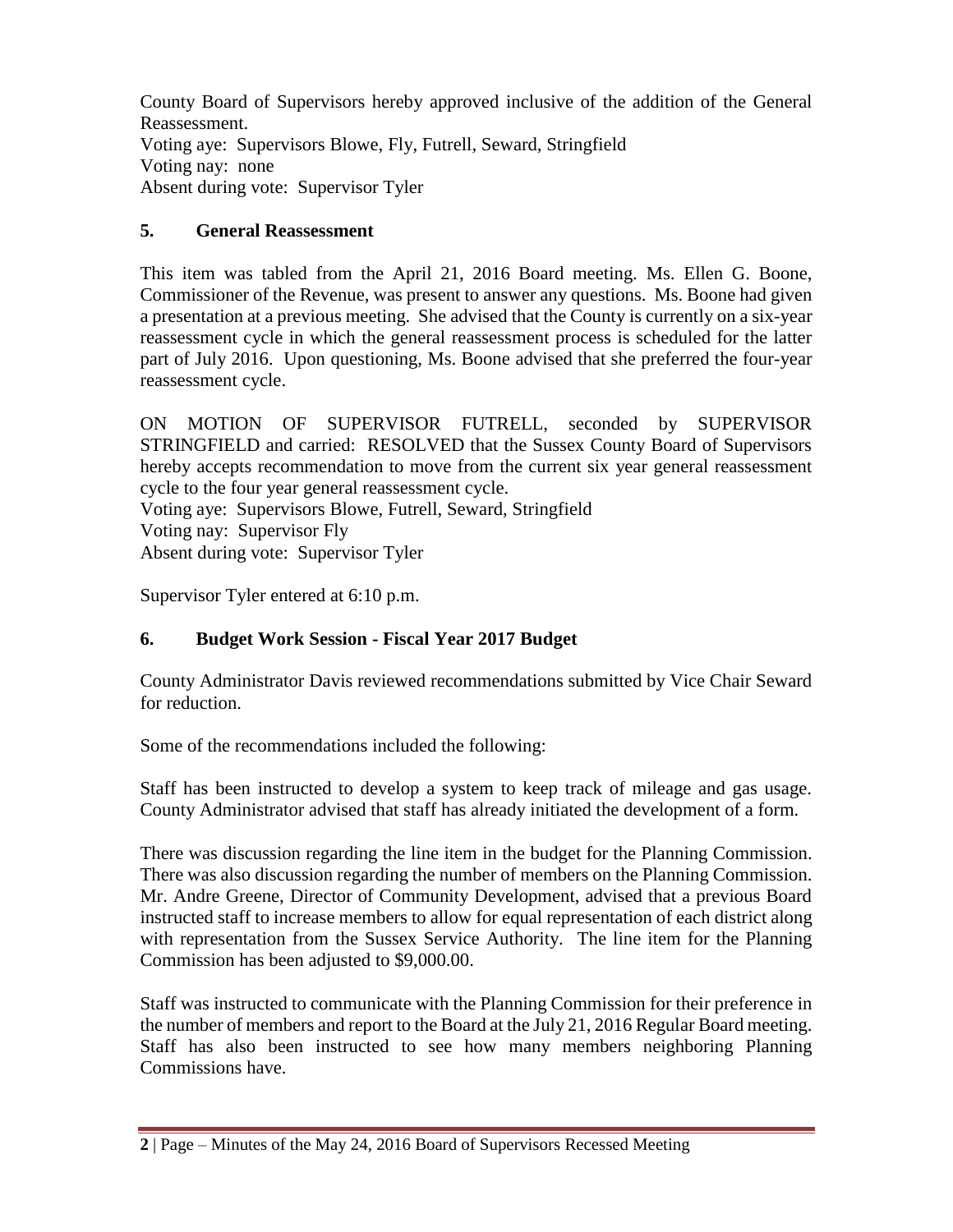There was discussion regarding the radio communication system software and towers. Staff has been instructed to set up a meeting with Mr. Vick and radio consultant firm for presentation to the Board.

It has been suggested to reduce funding for the Miles B. Carpenter Museum. County Administrator Davis advised that Miles B. Carpenter Museum is partially grant funded. The Museum has to be funded \$5,000.00. After discussion, the Miles B. Carpenter Museum line item has been adjusted to \$5,000.00. Staff has been instructed to have the Miles B. Carpenter Museum submit a detailed report just as the Wakefield Foundation.

County Administrator Davis also reviewed recommendations submitted by Supervisor Fly.

Some of the recommendations included:

County Administrator Davis advised there would be a vacancy in the Housing Department. She stated that Supervisor Fly has recommended that the vacant position not be filled which will create a savings of approximately \$38,171.00.

Ms. Brenda H. Drew, Housing Coordinator, stated that the Housing Department needed the vacant position filled. She also said that the Housing Department is not self-sufficient. The Housing Department brings in approximately \$87,000.00. Ms. Drew discussed various functions of the Housing Department.

There was discussion as to whether outside localities are willing to cover any expenses. Staff has been instructed to verify with VHDA, can Sussex County decide to stop servicing the outside localities—Emporia, Greensville and Surry.

Chairman Blowe suggested to freeze the position and refer the matter to the Personnel Committee so that the Committee can work with staff to resolve unanswered questions.

Ms. Carol White also stated that it should be considered that if a position is eliminated, it should be taken into consideration that unemployment may have to be paid and new laws have been made regarding overtime payout.

Supervisor Fly recommended eliminating the building inspector's position. County Administrator Davis advised that she had considered having the building inspector assist the Housing Department with their inspections.

Supervisor Fly also recommended eliminating two (2) Building & Grounds positions and cover the work with inmate workers. Supervisor Fly stated that the Sheriff said that he can provide the inmate workers.

There were discussions regarding the liabilities of using inmate workers. Captain Giles gave insight on using inmate workers.

Ms. Chequila H. Fields, Director of Social Services, addressed some budget concerns. Ms. Fields and Ms. White are to meet to discuss these concerns.

**<sup>3</sup>** | Page – Minutes of the May 24, 2016 Board of Supervisors Recessed Meeting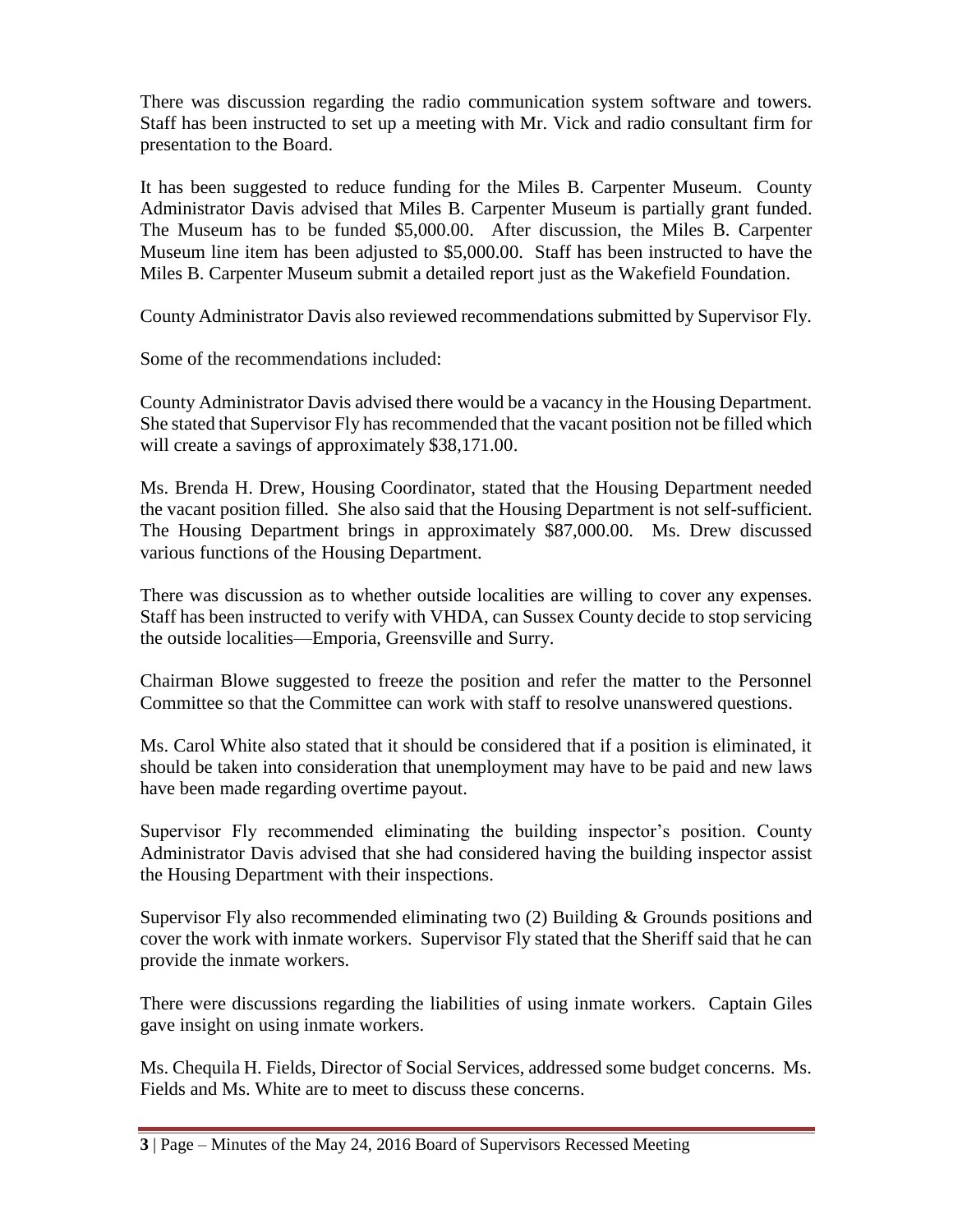ON MOTION OF SUPERVISOR TYLER, seconded by SUPERVISOR FUTRELL and carried: RESOLVED that the Sussex County Board of Supervisors hereby approved the referral of Supervisor Fly's recommendations to the Personnel Committee;

WHEREAS the Personnel Committee will work with the County staff and report their recommendation to the Board.

Voting aye: Supervisors Blowe, Fly, Futrell, Seward, Stringfield, Tyler Voting nay: none

Supervisor Futrell departed at 8:46 p.m.

Chairman Blowe suggested the motion to advertise the proposed budget inclusive of the proposed four cents  $(4¢)$  real estate tax increase in which the Board will vote on the proposed budget and proposed four cents  $(4¢)$  real estate tax increase at a later date.

Supervisor Fly offered a substitute motion.

ON MOTION OF SUPERVISOR FLY, seconded by SUPERVISOR SEWARD and carried: RESOLVED that the Sussex County Board of Supervisors hereby amend the budget by utilizing landfill tipping fees by increasing in the amount of \$282,585.00; and,

FURTHER RESOLVED authorize County Administration to advertise the FY 2017 budget with the noted change in landfill tipping fees without the proposed four cents  $(4¢)$  real estate tax increase.

Voting aye: Supervisors Fly, Seward, Stringfield Voting nay: Supervisors Blowe, Tyler Absent during vote: Supervisor Futrell

There was confusion of one of the Board members as to what motion was on the floor. County Attorney Woodley advised that the member could change the vote since the result was not announced by the Deputy Clerk.

Supervisor Fly called Point of Order in regards to the manner of the handling of the motion.

County Attorney Woodley advised that the Chairman could rule on the Point of Order. A motion would be made to sustain or to overrule the Chairman which would result in another motion. If the Point of Order is sustained, the Deputy Clerk would announce the result of the vote. At this point, any member that voted on the prevailing side could make a motion to reconsider. Then, the motion to reconsider would have to be addressed by the Board. If the Board moved to reconsider, then the matter would be brought to the table for reconsideration and can be subject to discussion.

The Deputy Clerk announced the vote – three (3) ayes-Supervisors Fly, Seward, Stringfield; two (2) nays-Supervisors Blowe, Tyler

**<sup>4</sup>** | Page – Minutes of the May 24, 2016 Board of Supervisors Recessed Meeting